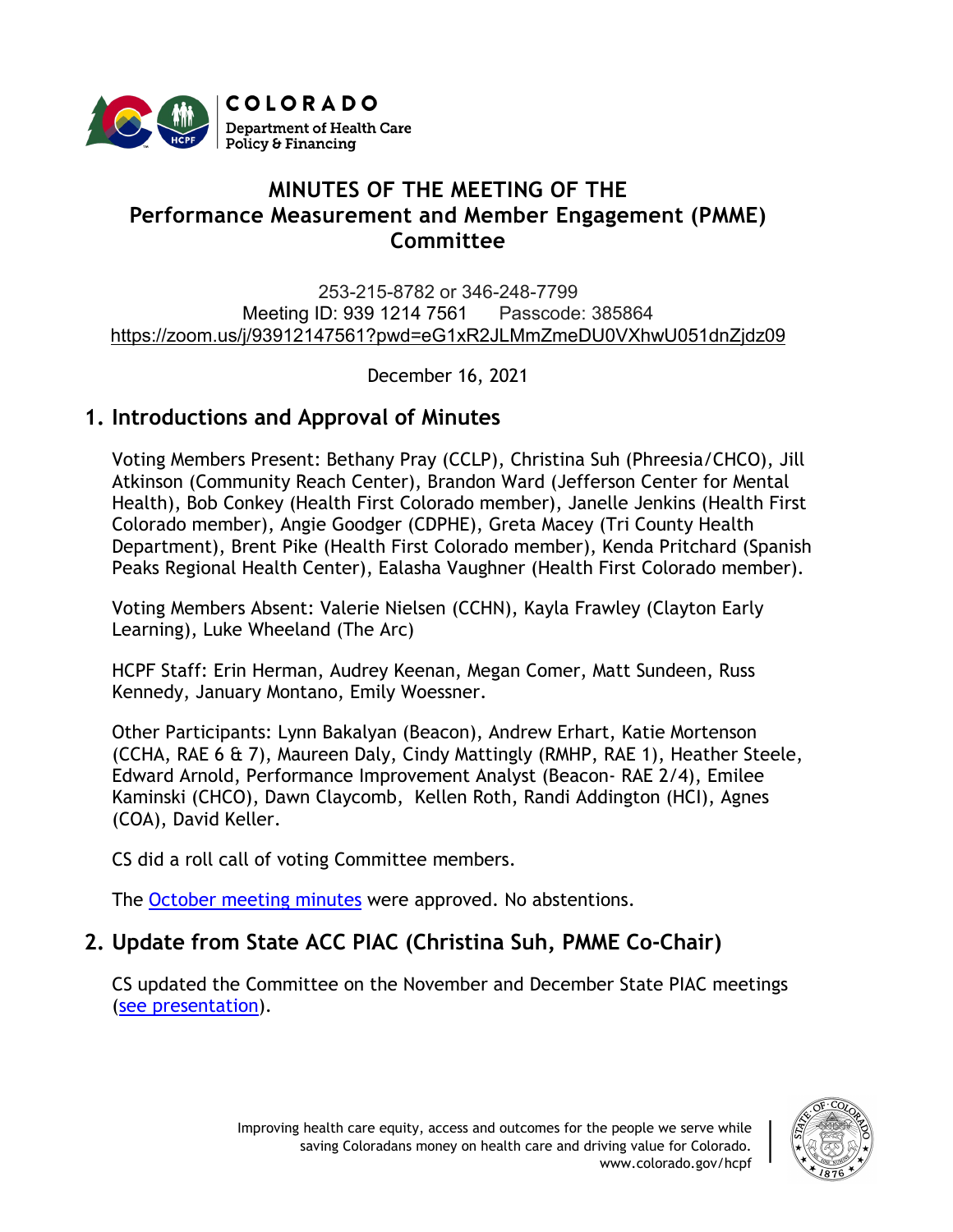MS provided an update on the status of the Department's response to PMME's recommendations.

• The Department's memo is drafted and pending approval. MS anticipates the Memo will be final by the end of the December.

### **4. 2021 CAHPS Pediatric Survey (Russ Kennedy, HCPF)**

RK presented the results from the 2021 Consumer Assessment of Healthcare Providers and Systems Clinician & Group (CG-CAHPS®) 3.0 Survey [\(see](https://hcpf.colorado.gov/sites/hcpf/files/Performance%20Measurement%20and%20Member%20Engagement%20CAHPS%20Survey%20Results%20December%202021.pdf)  [presentation\)](https://hcpf.colorado.gov/sites/hcpf/files/Performance%20Measurement%20and%20Member%20Engagement%20CAHPS%20Survey%20Results%20December%202021.pdf) and the committee discussed the findings.

Current and prior years' CAHPS pediatric survey data can be found on the [HCPF](https://hcpf.colorado.gov/client-satisfaction-surveys-cahps)  [website.](https://hcpf.colorado.gov/client-satisfaction-surveys-cahps)

- Random sample of Medicaid Members were selected from a targeted list of RAE-contracted practices.
- Parents/caretakers of child Members completed the surveys from December 2020 to April 2021 for services the prior 6 months.
- Surveys were completed by mail, internet, or phone.
- 2,161 parents/caretakers returned a completed survey on behalf of their child (response rate of 15.41%)
- HSAG analyzes the data

RK addressed committee member questions and provided additional clarification including:

- There is no compensation offered to Members who complete the CAHPS survey.
- There are no national benchmarks for the survey data. This is one of the reasons the Department is moving to a different survey version.
- Experience of care on the CAHPS survey for Medicaid Members is significantly higher than for those utilizing commercial health care.
- RK shared that one question included in the results is not on the standard questionnaire. This question was created by the Department and it asks the

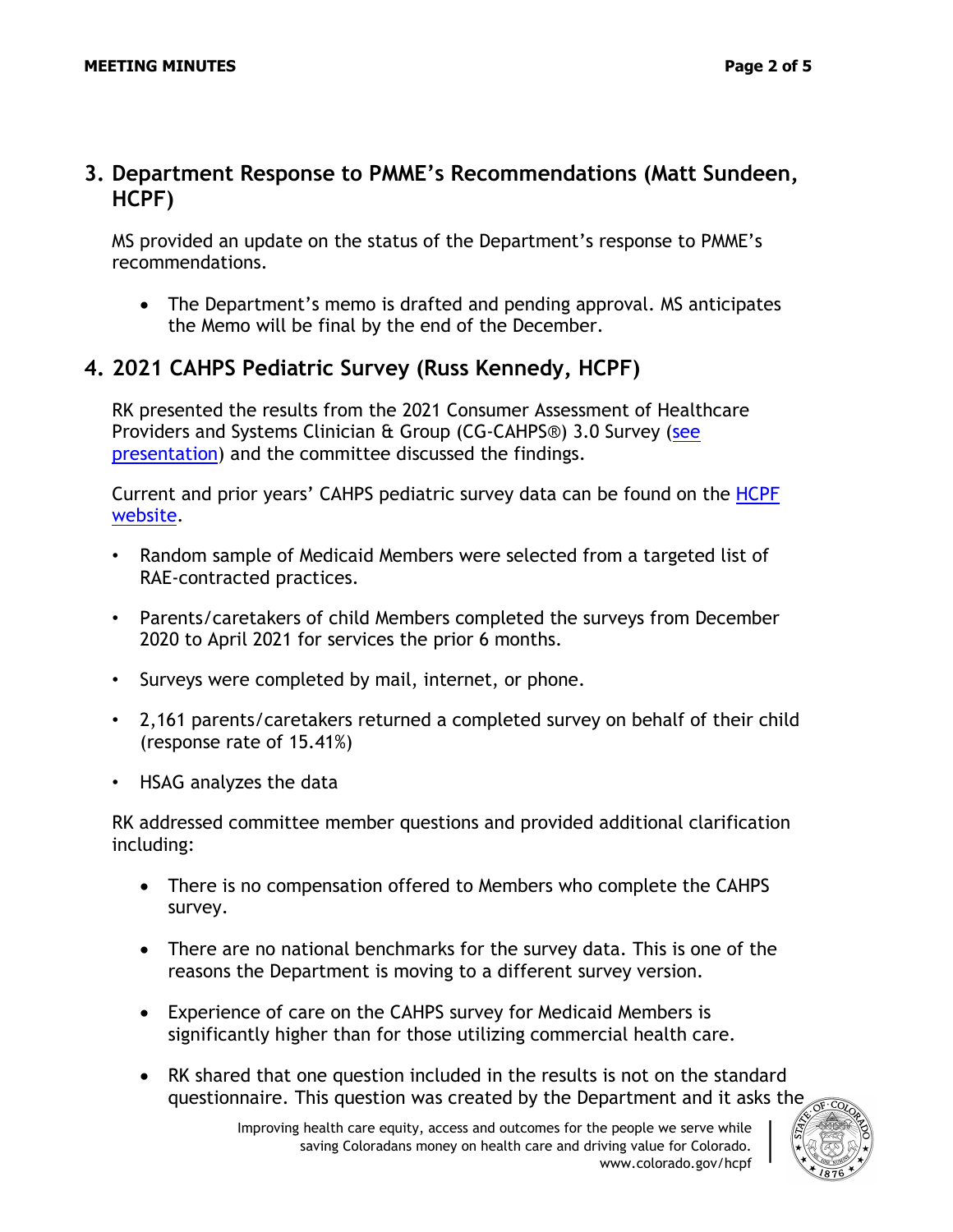Members to share what they think is the most important things with regards to their provider. The responses to this question indicate that the most important things for Members include: an attentive provider, a provider who addresses their concerns, a provider who speaks in a way the Member can understand, and a provider who takes their time.

• It is not an easy task for organizations to improve their CAHPS survey results. Improvement can take years.

A committee member asked if it would be possible to match up the CAHPS data broken down by RAE with Well-Child visit rates to see if there is a correlation. The Department will look into this.

### **5. Well-Child visits in School-Based Clinics (Rebecca Gostlin, Director of Clinical Initiatives, Colorado Association for School-Based Health Care (CASBHC)**

RG presented the committee with an overview of the school-based health care in Colorado [\(see presentation\)](https://hcpf.colorado.gov/sites/hcpf/files/Performance%20Measurement%20and%20Member%20Engagement%20School-Based%20Clinics%20December%202021.pdf).

- School based clinics (SBCs) are located across the country in most states. Colorado currently has 70 SBCs. See [map.](https://www.casbhc.org/sbhcmap)
- The purpose of school-based clinics is to increase access to care and health equity.
- School-based clinics are run by a variety of different organizations. The clinics generally all provide wrap around services including behavioral health, oral health, primary care, and Medicaid enrollment support.
- Some clinics are open to siblings and/or family members, but some can only serve the child in the school. The clinics are generally focused on youth through teen years.
- The funding for school-based clinics is variable. Funds are distributed through a grant program through CDPHE. The SBCs are reliant on billing revenue and they also apply for other grants.
	- In 2019-2020, CDPHE funding SBHCs reported insurance status of patients as 53% Medicaid, 16% uninsured, 14% private, 11% unknown, 4% CHP+, and 1% other
- There are not many school-based clinics in rural areas. It is a challenge to get clinics in those locations because in those communities there often aren't enough patients in the area to keep the clinic busy.

Improving health care equity, access and outcomes for the people we serve while saving Coloradans money on health care and driving value for Colorado. www.colorado.gov/hcpf

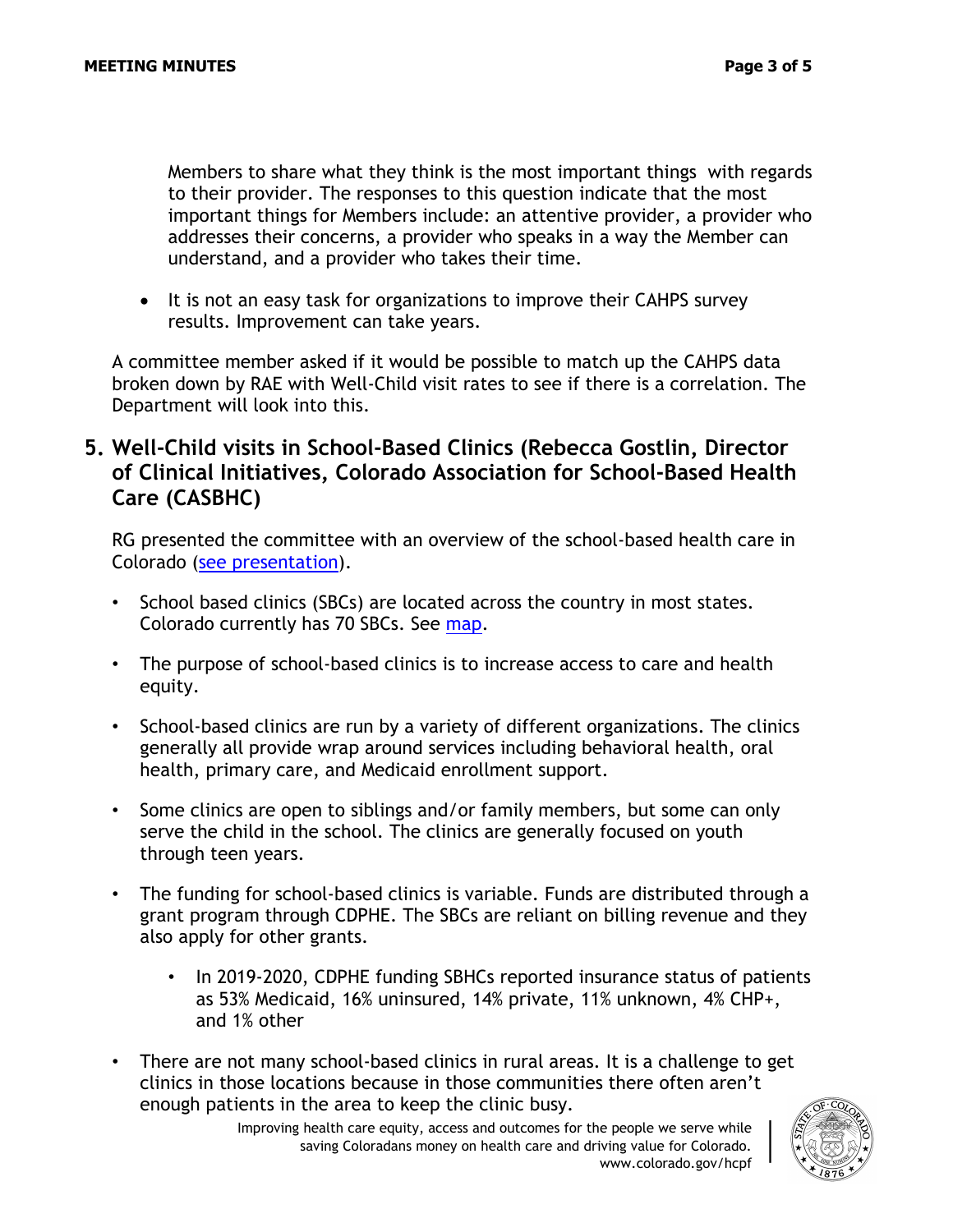• Telehealth is being explored as an option for these areas.

#### **School-based Clinics and Well-Child visits**

- School-based clinics are well positioned to provide well-checkups
	- During the pandemic they learned that these visits are an important source of revenue for these clinics.
	- Good resource for increasing vaccination rate. They have been involved in COVID vaccinations.
	- Most well-child checks include an assessment for behavioral health. They also can help with glasses and dental care, etc.

There are some challenges with utilizing School-based clinics for well-child visits.

- SBHCs are not a medical home for all patients seen.
- When well-child visits are used as a performance measure, SBHCs are at a disadvantage due to providing services to patients who have an outside PCP used for well-child visits.
- SBHCs are located on a mix of elementary, middle, and high school campuses
	- More well child visits at elementary school and less at the middle and high school level (where the SBC is used for more of the confidential visits).
- The well child visit is comprehensive and there are some challenges with billing for all the services provided including behavioral health screenings.
- Sports physical requests create challenges for school-based clinics.
	- The school-based clinics would prefer to do well-child clinics but sometimes they encounter resistance from parents.
	- Schools may host sports physical day in conjunction with a local provider which makes it difficult for the school-based clinic. They miss out on the opportunity see all those children for well-child visits.
	- The school-based clinics are coming up with creative solutions to address this challenge. These include:
		- Education regarding the fact that a well-child visit is free whereas a sports physical is not.

Improving health care equity, access and outcomes for the people we serve while saving Coloradans money on health care and driving value for Colorado. www.colorado.gov/hcpf